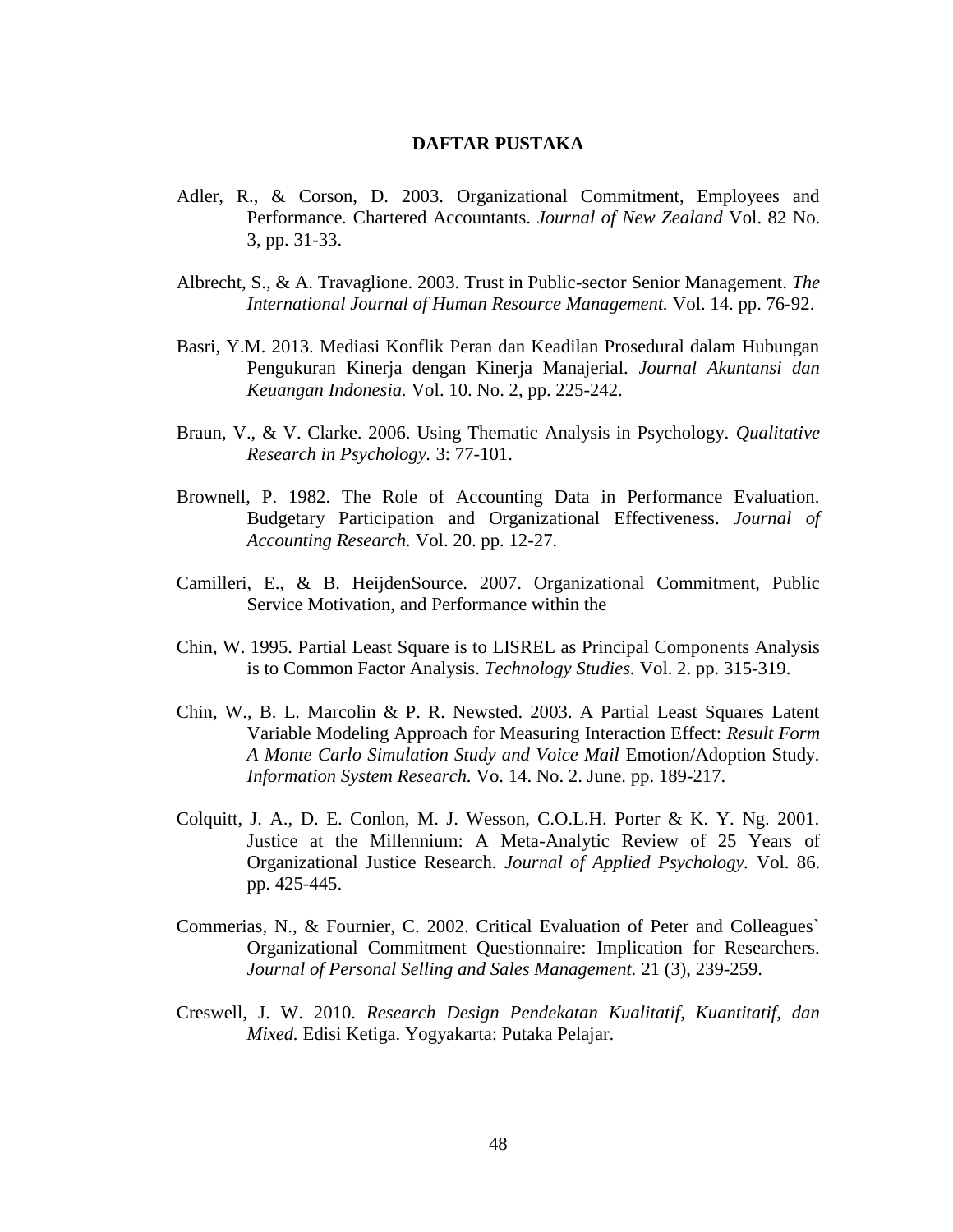- Dodd-McCue, D., & Wright, G. B. 1996. Men, Women and Attitudinal Commitment: The Effect of Workplace Experience and Socialization. *Human Relations.*  49 (8). 1065-1091.
- Edgar, F., & Geare, A. 2005. HRM Practice and Employer Attitudes: Different Measure? Different Results. *Personnel Review.* 34 (5). 534-549.
- Ferdinand, A. 2002. *Structural Equation Modeling dalam Penelitian Manajemen.* Semarang: BP Universitas Diponegoro.
- Ghozali, I., & Fuad. 2005. *Structural Equation Modeling: Teori, Konsep & Aplikasi Lisrel 8.54*. Semarang: Badan Penerbit Universitas Diponegoro.
- Gould-Williams, J., & Davies, F. 2005. Using Social Exchange Theory to Predict the Effort of HRM Practice on Employee Outcomes: An Analysis of Public Sector Workers. *Public Management Review.* 7 (1), 1-24.
- Hair, J. F. Jr., Black, W. C., Babin, B. J., Anderson, R. E., & Tathan, R. L. 2008. *Multivariate Data Analysis.* 6<sup>th</sup> ed., NJ., Pearson Prentice Hall.
- Hartono, J. 2014. *Metodologi Riset Bisnis: Salah Kaprah dalam Pengalaman-Pengalaman.* Edisi Keempat. Yogyakarta: BPFE Yogyakarta.
- Hartono, J., & Abdillah. 2009. *Konsep dan Aplikasi PLS (Partial Least Square) untuk Reiset Empiris.* BPFE Yogyakarta.
- Hoque, K., & Kirpatrick, I. 2005. Making the Core Continget: Professional Agency Work and its Consequences for Public Service. Paper Presented at the European of Group of Organization Studies Conference, Berlin.
- Hrebiniak, L. G., & Alutto, J. A. 1972. Personal and Role Related Factors in the Development of Organizational Commitment. Administrative Science Quarterly. 17 (4). 555-573.
- Judge, Timothy A., Joyce E. Bono., Carl J. Theresen, & Gregory K. Patton. 2001. The Job Satisfaction-Job Performance Relationship: A Qualitatif and Quantitative Review. *Psychological Bulletin.* Vol. 127. No. 3. pp. 376-407.
- Jurusan akuntasi. 2011. *Manual Prosedur Evaluasi Kinerja Tenaga Pengajar.*  Dikeluarkan oleh Jurusan Akuntasi Universitas Brawijaya Malang, Jawa Timur, Indonesia.
- Ketchand, A. A., & J. R. Strawser. 2001. Multiple Dimensions of Organizational Commitment: Implications for Future Accounting Research*. Behavioral Research in Accounting*. Vol. 13. pp. 221-251.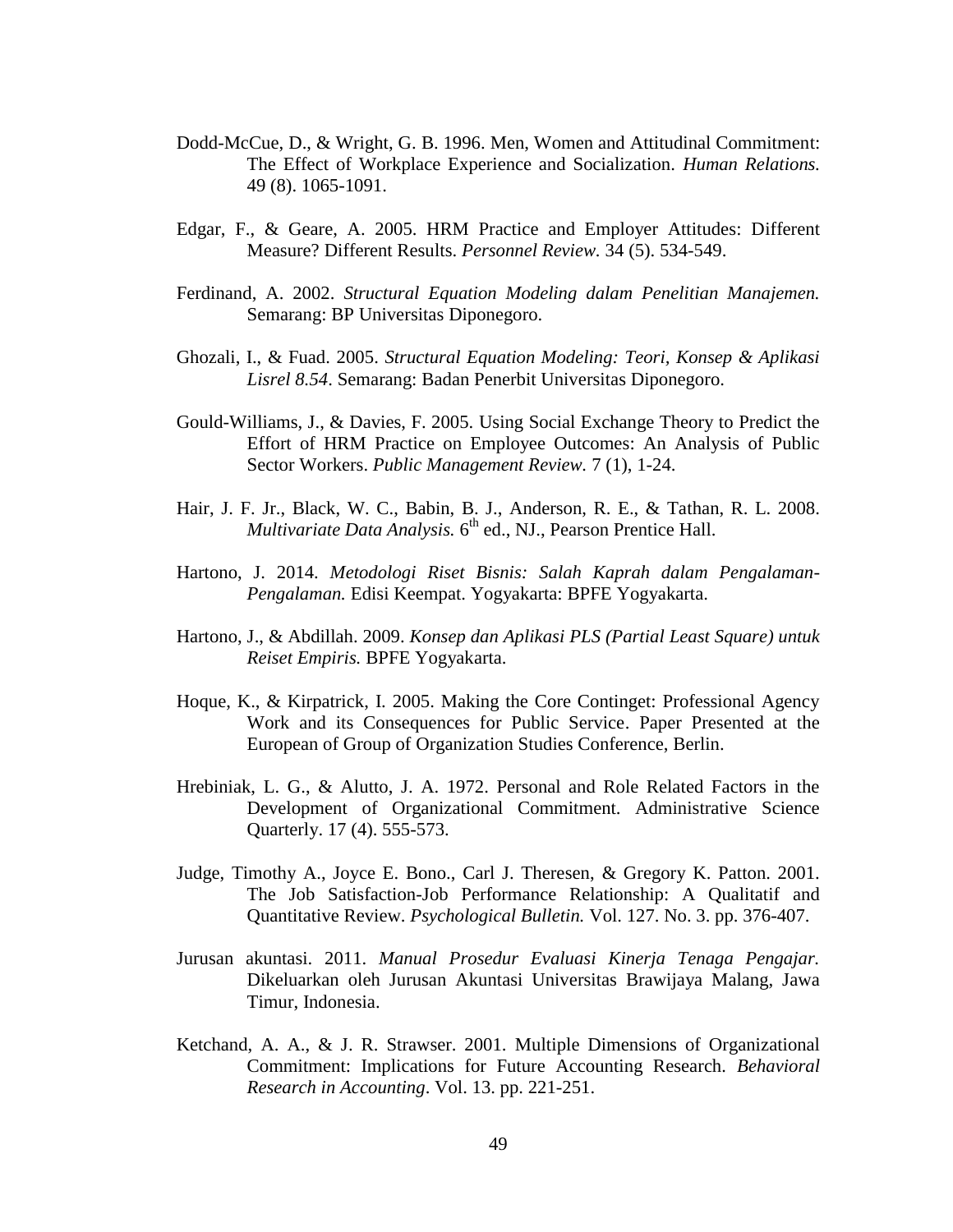- Kuvaas, B. 2013. Employee Ownership and Effective Organizational Commitment: Employee`s Perceptions of Fairness and Their Preference for Company Shares Over Cash. *Scandinavian Journal of Management.* Vol. 19. No. 2. pp. 193.212.
- Lau, C. M. & A. Moser. 2008. Behavioral Effects of Non-Financial Performance Measures: The Role of Procedural Fairness. *Behavioral Research in Accounting.* Vol. 20. pp. 55-71.
- Lau, C. M. & M. Sholihin. 2005. Financial and Non-Financial Performance Measures: How Do They Affect Job Satisfaction? *The British Accounting Review*. Vol. 37, pp. 389-413.
- Lau, C. M., K. M. Wong, & I. R. C. Eggleton. 2008. Fairness of Performance Evaluation Procedures and Job Satisfaction: The Role of Outcome-based and Non-outcomebased Effects. *Accounting and Business`s Research.* Vol. 38. No. 2, pp. 121-135.
- Lepak, D. R., & Snell, S. A. 1999. The Human Resource Architecture: Toward a Theory of Human Capital Allocation and Development. *Academy of Management Review*. 24 (1), 31-48.
- Lind, E. A., & T. R. Teyler. 1988. *The Social Psychology of Procedural Justice.* New York: Plenum Press.
- Lindquist, T. M. 1995. Fairness as an Antecedent to Participative Budgeting: Examining the Effects of Distributive Justice. Procedural Justice and Referent Cognitions on Satisfaction and Performance. Journal of Management Accounting Research. Vol. 7, pp. 122-147.
- Magner, N., & R. B. Welker. 1994. Responsibility Center Manager`s Reaction to Justice in Budgetary Resource Allocation. *Advances in Management Accounting.* Vol. 3, pp, 237-253.
- Magner, N., & T. L. Campbell. 1995. The Interactive Effect of Budgetary Participation and Budget Favorability on Attitudes Toward Budgetary Decision Makers: A Research Note. *Accounting, Organization and Society*. Vol. 20, pp, 611-618.
- Mathis, R. L., & J. H. Jackson. 2002. *Manajemen Sumber Daya Manusia.* Jakarta: PT. Salemba Emban Patria.
- Meyer, J. P., & N. J. Allen. 1997. *Commitment in Workplace: Theory, Research, and Application.* Thousand Oaks, CA: Sage.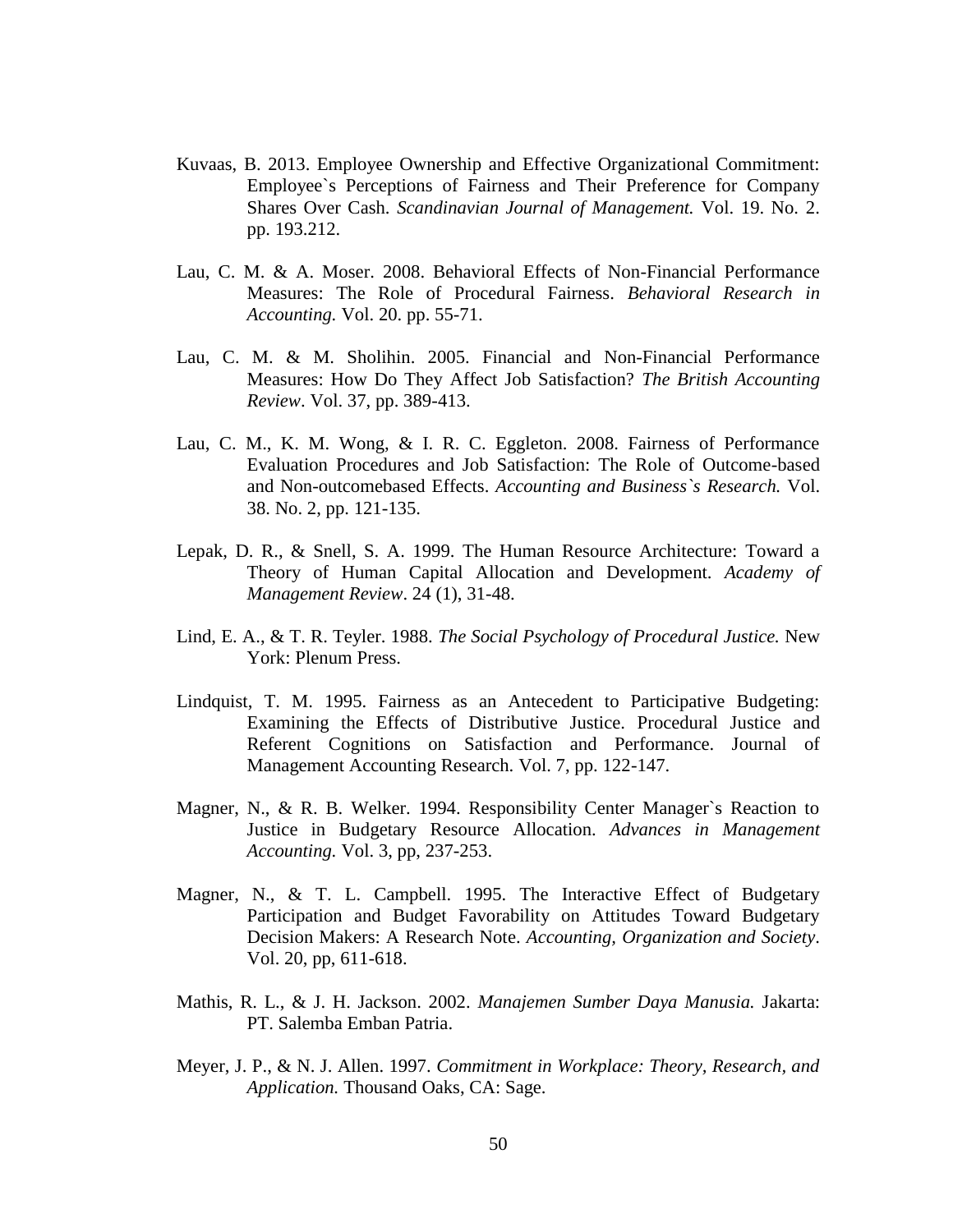- McFarlin, D. B., & P. D. Sweeney. 1992. Distributive and Procedural Justice as Predictors of Satisfaction with Personal and Organizational Outcomes. *Academy of Management Journal.* Vol. 35, pp, 626-637.
- Milani, K. 1975. The Relationship of Participation in Budget-Setting to Industrial Supervisor Performance and Attitudes: A Field Study. *The Accounting Review.* pp. 274-284.
- Mishra, J., & Marrissey, M. A. 1996. Trust Employee/Employer Relationship: A Survey of West Michigan Managers. *Public Personnel Management.* Vol. 19, pp, 443-485.
- Nyhan, R. C. 1999. Increasing Affective Organizational Commitment in Public Organizations: The Key Role of Interpersonal Trust. *Review of Public Personnel Administration.* Vol. 19, pp, 58-70.
- Otley, D. T. 1978. Budget Use and Managerial Performance. *Journal of Accounting Research.* Vol. 16, No. 1, pp, 122-149.
- Read, W. H. 1962. Upward Communication Industrial Hierarchies. *Human Relations.*  Vol. 15, pp. 3-15.
- Robbins, Stephan P., & Timothy A. Judge. 2010. *Organizational Behavior*. 14 Eds. New Jersey: Prentice Hall.
- Salisbury, W. D., Chin, W. W., Gopal, A., & Newsted, P. R. 2002. Research Report: Better Theory Through Measurement Developing a Scale to Capture Consensus on Appropriation. *Information System Research.* Vol. 13, pp. 91- 103.
- Sholihin, M., & R. Pike. 2009. Fairness in Performance Evaluation and its Behavioral Consequences. *Accounting and Business Research.* Vol. 39. No. 4, pp. 397- 413.
- Sholihin, M., & R. Pike. 2010. Organizational Commitment in the Police Service: Exploring the Effect of Performance Measures. Procedural Justice and Interpersonal Trust. *Financial Accountability and Management.* Vol. 26, No. 4, pp. 4267-4424.
- Siegel, G., & Marconi, R. H. 1989. Behavioral Accounting. *South-Western Publishing Co.* Ohio: Cincinnati.
- Sofyani, H., R. Akbar. 2013. Hubungan Faktor Internal Institusi dan Implementasi Sistem Akuntabilitas Kinerja Instansi Pemerintah (Sakip) di Pemerintah